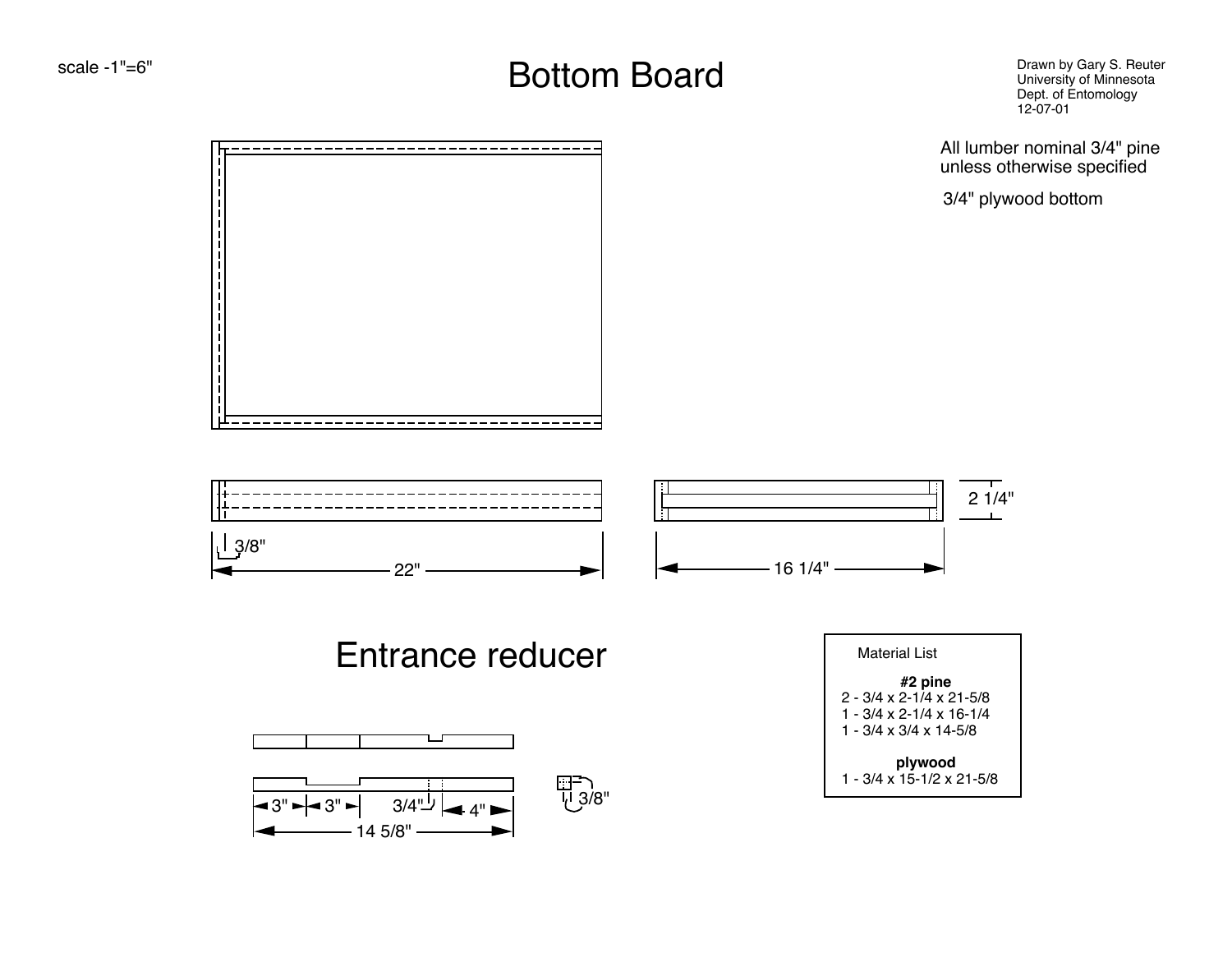### 9-5/8 "Deep" Box

Drawn by Gary S. Reuter University of Minnesota Dept. of Entomology 12-07-01

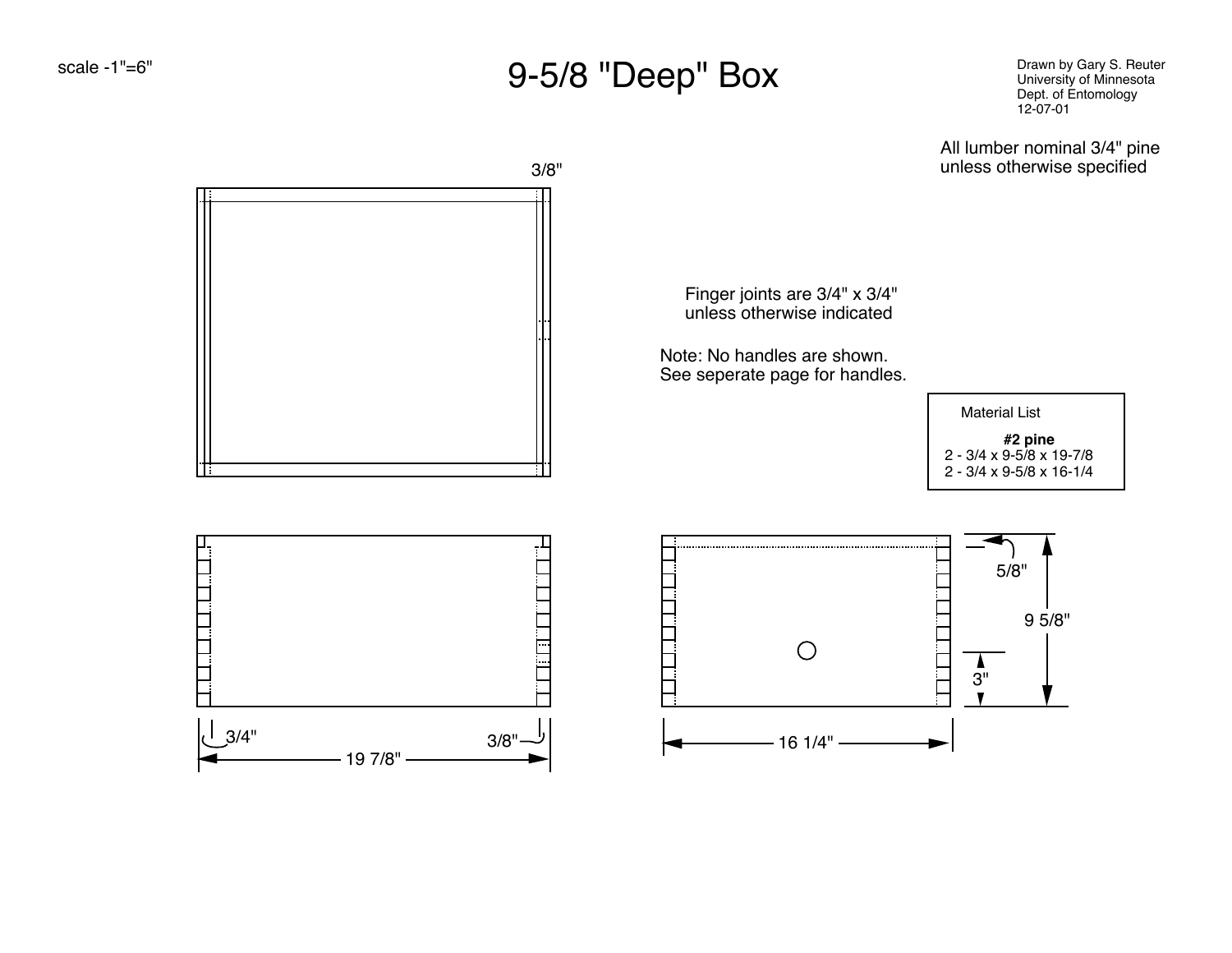### 6-5/8 "Medium" Box

Drawn by Gary S. Reuter University of Minnesota Dept. of Entomology 12-07-01

All lumber nominal 3/4" pine unless otherwise specified

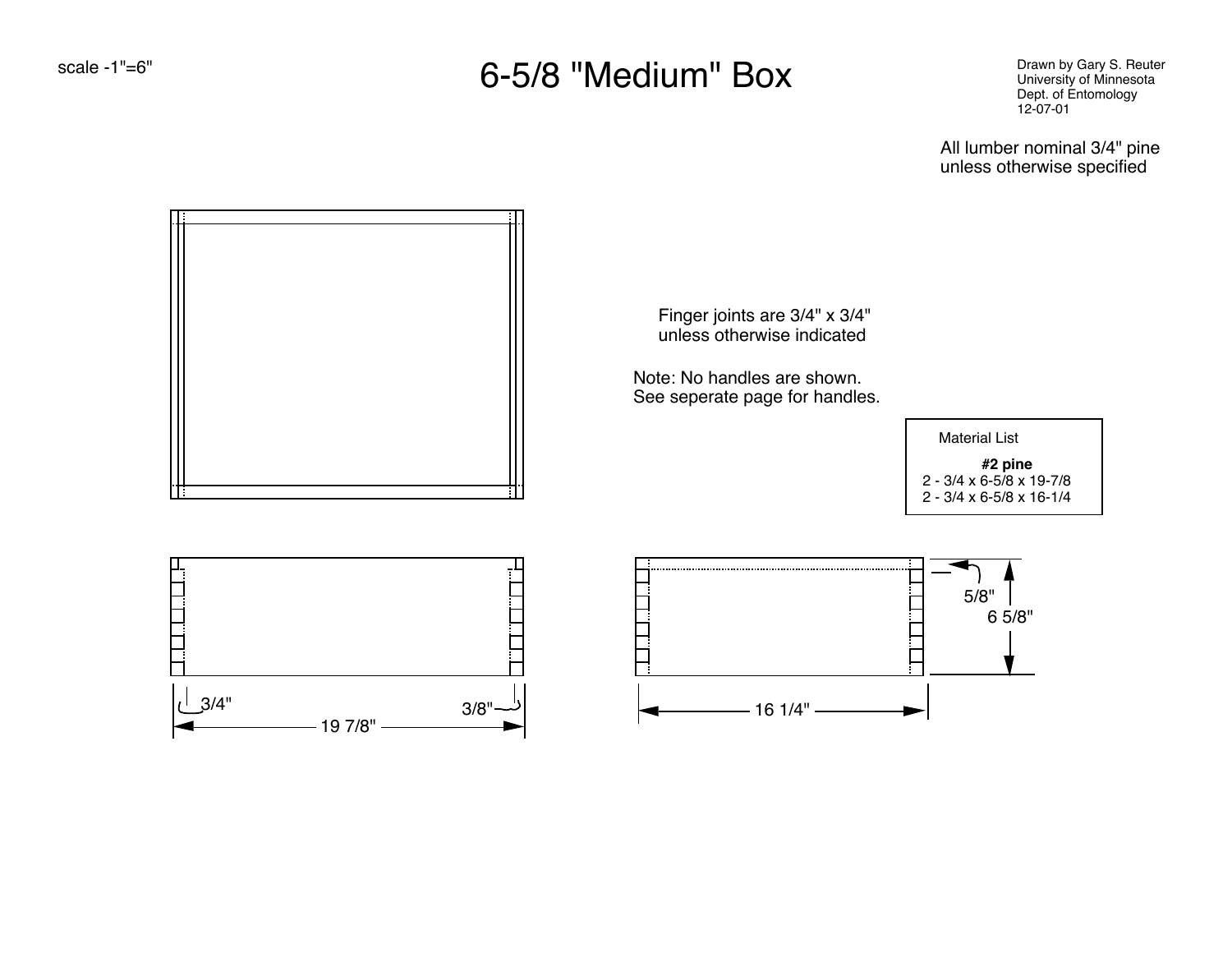## 5-11/16 "Shallow" Box

Drawn by Gary S. Reuter University of Minnesota Dept. of Entomology 12-07-01

All lumber nominal 3/4" pine unless otherwise specified